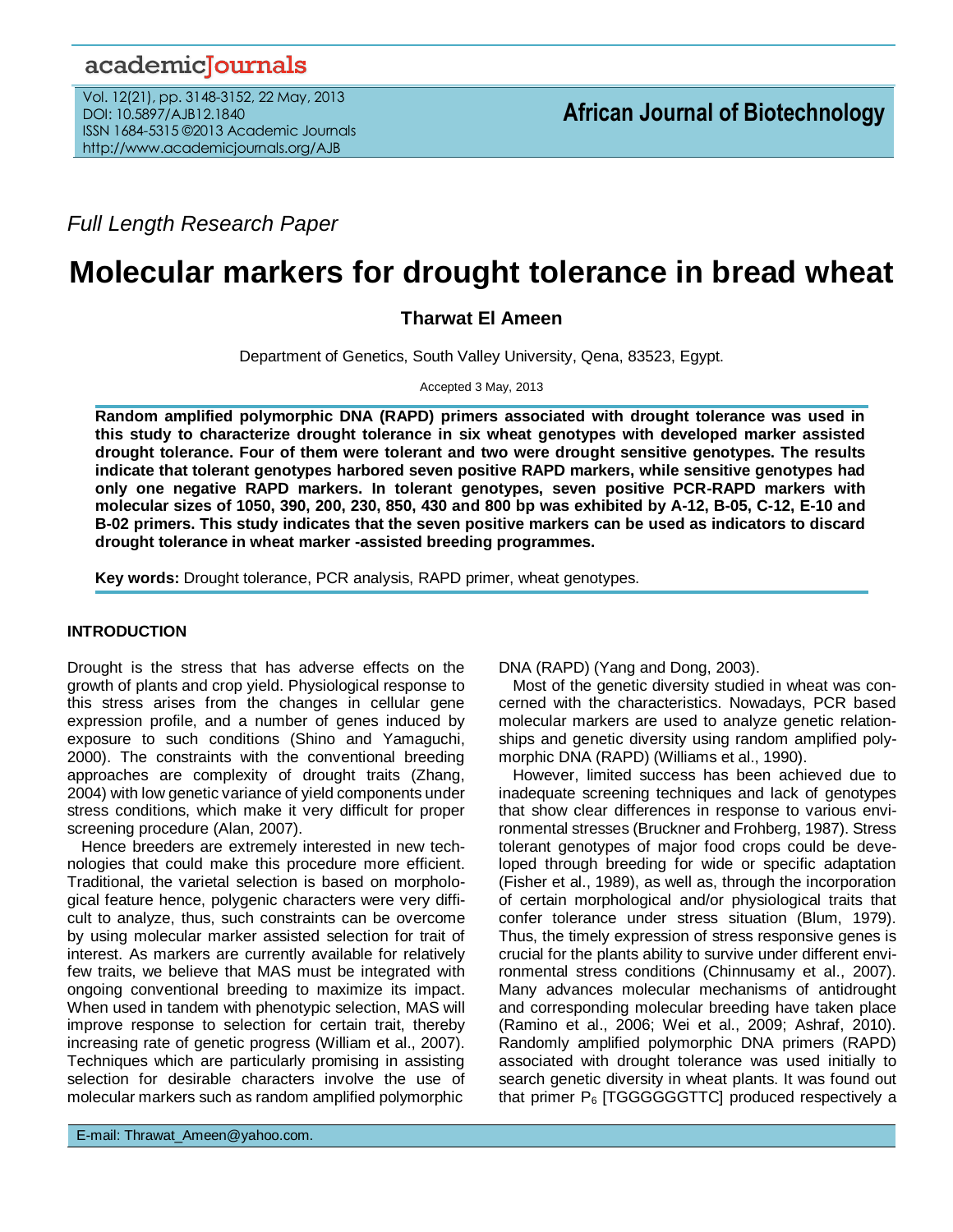| Genotype | Origin                            | Drought susceptibility index | <b>Reaction</b> | Drought yield |
|----------|-----------------------------------|------------------------------|-----------------|---------------|
| No.1     | Long spike -35 x Sakha-69         | 0.90                         | Tolerant        | 0.87          |
| No.2     | Long spike-35x Sakhra-69( $F_6$ ) | 0.89                         | Tolerant        | 1.12          |
| No.3     | Long spike-35x Sakhra-69( $F_6$ ) | 0.95                         | Tolerant        | 0.98          |
| No.4     | Long spike-35x Sakhra-69( $F_6$ ) | 0.64                         | Tolerant        | 0.96          |
| No.5     | Long spike-35x Sakhra-69( $F_6$ ) | 1.14                         | Sensitive       | 0.65          |
| Giza-168 | MRL/AUC/SERI                      | 1.21                         | Sensitive       | 0.46          |

**Table 1.** Wheat genotypes and their drought stress tolerant status.

**Table 2.** Primer nucleotide sequence used to amplify DNA.

| <b>Primer designation</b> | Sequence $5 \rightarrow 3$ |
|---------------------------|----------------------------|
| $A - 12$                  | <b>TCGGCGATAG</b>          |
| $B - 05$                  | <b>TGCGCCCTTC</b>          |
| $C - 12$                  | <b>TGTCATCCCC</b>          |
| $A - 02$                  | <b>TGCCGAGCTG</b>          |
| $E - 10$                  | <b>CACCAGGTGA</b>          |
| $B - 02$                  | <b>TGATCCCTGG</b>          |

920-bp band present mainly in drought tolerant and semi tolerant and absent in sensitive genotypes.  $P_7$  primer [CTGCATCGTG] produced a 750- bp band that is not absolutely universal for all genotypes (Irada and Samira, 2010).

In the present research, RAPD molecular markers associated with drought tolerance in six bread wheat genotypes were analyzed.

#### **MATERIALS AND METHODS**

#### **Plant materials**

Six wheat genotypes were used in this study. These included one recommended cultivar (Giza-168), as well as, five advanced lines in the  $F_6$  generation selected from the cross (long spike -35x Sakha-69).

They evaluated phenotypically for drought stress tolerance and were planted under two sowing dates [normal (25<sup>th</sup> November) and late sowing date  $(10^{th}$  January)] over two seasons (2010 and 2011) to expose genotypes to different levels of drought stress. Four genotypes of which are known as drought stress tolerant, namely No. 1, No.2, No.3 and No.4, and genotype No. 5 and Giza-168 known as non drought tolerant were used. Relative drought sensitivity of these genotypes were determined over two years in two sowing dates (favorable and drought stress) based on grain yield through drought susceptibility index. Molecular marker assay (RAPD) was employed to determine the genetic diversity of six wheat genotypes and to determine drought tolerant genotypes associated with DNA marker. The six wheat genotypes were classified as drought tolerant or sensitive on the basis of field performance (Table 1) using drought susceptibility index as outlined by Fisher and Maurer (1978).

#### **DNA extraction**

For DNA extraction from leaves using the organs DNeasy, (Qiagen santa clara, CA) in the growth room, five to seven cut long piece of fresh leaf material was cut from the plants and the leaf tissues were ground. Total genomic DNA was isolated using protocol for plants (Murray and Thompson, 1980; Saghai et al., 1984; Kumar et al., 2003).

#### **Estimation of DNA concentration**

DNA concentration was determined by diluting the DNA in dH2O. The DNA samples were electrophoresed in 1% agarose gel against 10 ug of a DNA size marker. This marker covers a range of concentration between 95 and 11 ng. Thus, estimation of the DNA concentration in a given sample was achieved by comparing the degree of fluorescence of the unknown DNA band with the different bands in the DNA size marker William and Betty (1985).

#### **RAPD reactions**

PCR reactions were performed according to Williams et al. (1990) method using six primers RAPD (Table 2).

# **RESULTS AND DISCUSSION**

# **RAPD markers for drought tolerance**

DNA isolated from the six wheat genotypes, which comprised four drought tolerant genotypes no.1 to 4 and two sensitive genotypes (no. 5 and Giza -168) is shown in Figures 1 and 2. They were tested against six preselected primers as shown in Table 2. Three primers only gave high polymorphism with the studied six genotypes (Table 4); five primers exhibited molecular markers for drought tolerance as summarized in Table 3. A-12, B-05, C-12, E-10 and B-02 primers exhibited seven positive molecular markers with molecular size of 1050 bp for A-12 primer, 390 bp for B-05 primer, 200 and 230 bp for C-12 primer, 850 bp for E-10 primer and 430 and 800 bp for B-02 primer, which were found only in tolerant genotypes and absent in sensitive ones. B-02 primer exhibited one negative molecular marker with molecular size of 300 bp for B-02 primer, which was found only in sensitive genotypes and absent in the tolerant ones as shown in Figures 1 and 2. These positive and one negative RAPD markers could be considered as reliable markers for drought tolerant in wheat. These results agree with those of many reports that detected RAPD markers for abiotic stresses tolerance. Abdel –Tawab et al. (2003) detected five positive and negative RAPD markers for drought tole-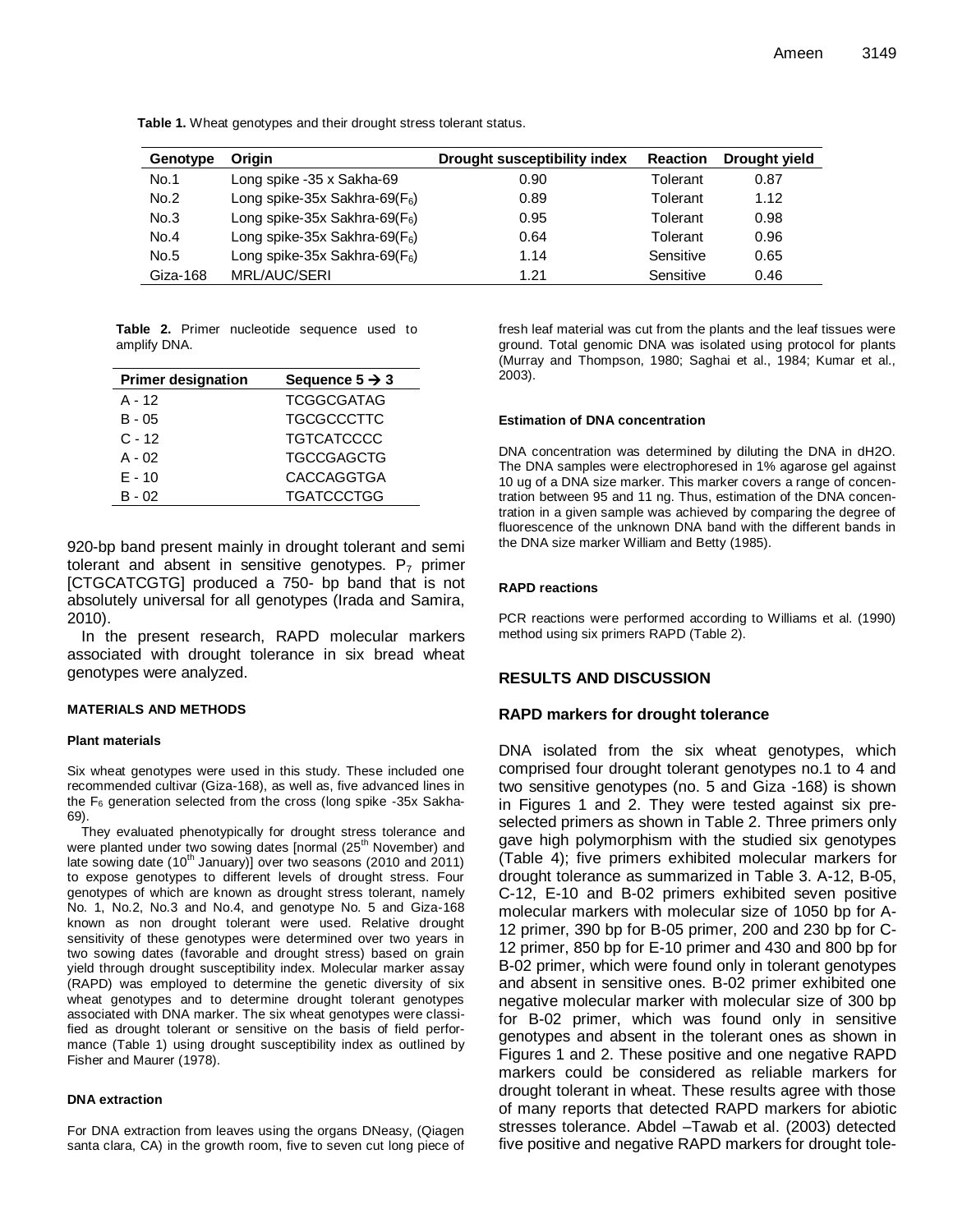











rant in Egyptian bread wheat. In this context, Abdel-Bary al. (2010), who et al. (2005) detected eight positive and negative RAPD traits markers for salinity tolerance in maize. Moreover, the results are in agreement with those reported by Bruckner and Forberg (1987), Rampino et al. (2006) and Alan (2007), who assigned RAPD markers to drought stress tolerance in wheat genotypes using molecular markers. The present results also agrees with those of Rashed et







**Figure 2.** RAPD-PCR fragments of three primers (E-10, B-02 and A-02) for tolerant and sensitive genotypes.

al. (2010), who studied the relation between yield related traits as grain yield, and yield components with some molecular markers in Egyptian bread wheat, and found several markers in these relationships with grain yield, yield components under drought stress. This indicates that there are potential markers to be used as marker assisted selection to improve drought stress tolerance by molecular breeding.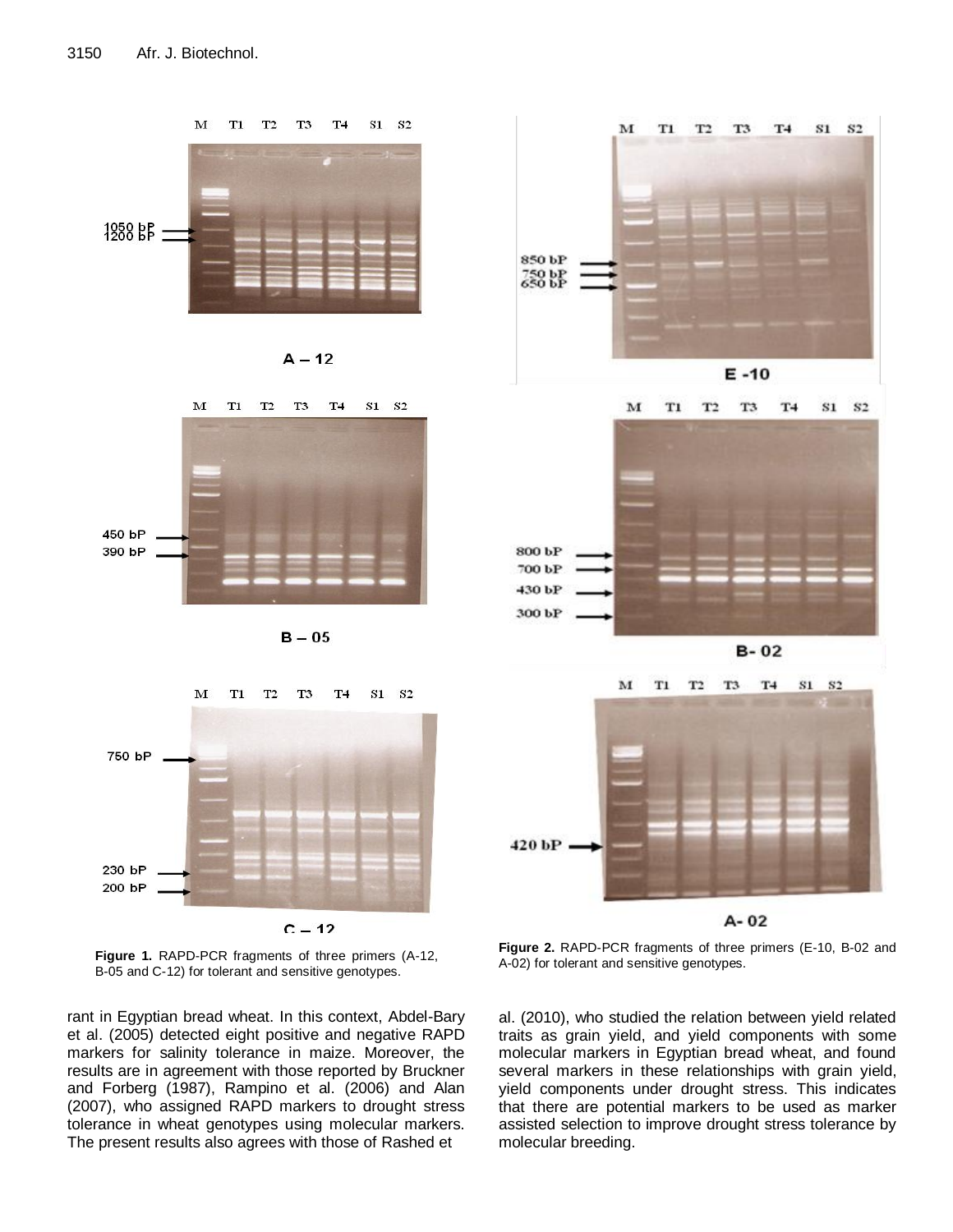| <b>Primer</b> | Ms (bp) | T1 | T <sub>2</sub> | T <sub>3</sub> | <b>T4</b> | S <sub>1</sub> | <b>S2</b>    | <b>MT</b> |
|---------------|---------|----|----------------|----------------|-----------|----------------|--------------|-----------|
| $A - 12$      | 1050    | 1  | 1              | 1              | 1         | 1              | $\mathbf{0}$ | P         |
|               | 1200    |    |                |                |           |                | 1            |           |
|               | 390     |    |                |                |           |                | 0            | P         |
| $B - 05$      | 450     |    |                |                |           |                |              |           |
|               | 200     |    |                |                |           |                | $\Omega$     | P         |
| $C - 12$      | 230     |    |                | 0              |           | 0              | 0            | P         |
|               | 750     | O  |                | 0              |           | O              | 0            |           |
| $E - 10$      | 650     |    |                |                | 0         |                |              |           |
|               | 850     |    |                |                |           |                | $\Omega$     | P         |
|               | 430     |    | 0              |                |           |                | 0            | P         |
| $B - 02$      | 800     | 1  |                |                |           |                | $\Omega$     | P         |
|               | 700     | 0  | 0              |                |           | 0              | 0            |           |
|               | 300     | 0  |                |                | 0         |                |              | Ν         |
| $A - 02$      | 420     | 0  | 0              |                | 0         | 0              | 0            |           |

**Table 3.** Asurvey of the six tested primers with four tolerant and two sensitive genotypes.

T, Tolerant genotypes; S, sensitive genotypes; Ms, molecular size; Mt, molecular type; P, positive; N, negative.

**Table 4.** Polymorphism percentage for the six wheat genotypes as generated by six primers.

| <b>Primer</b> | <b>Monomorphic</b> |               | Polymorphic | <b>Total band</b> | Polymorphic |  |
|---------------|--------------------|---------------|-------------|-------------------|-------------|--|
|               |                    | <b>Unique</b> | Non unique  |                   |             |  |
| $A-12$        | 11                 | 0             |             | 12                | 0.09        |  |
| $B-05$        | 6                  | 0             |             |                   | 0.14        |  |
| $C-12$        | 8                  | 0             | 3           | 11                | 0.27        |  |
| $A-02$        | 10                 |               | 0           | 11                | 0.09        |  |
| $E-10$        | 11                 | 0             | 3           | 14                | 0.21        |  |
| $B-02$        | 6                  |               | 3           | 16                | 0.30        |  |

Their results indicated the presence of four positive and two negative RAPD markers associated to drought tolerance in bread wheat. Ashraf (2010) developed different markers for different traits using RAPD analysis. Malik et al. (2000) used RAPD marker to detect DNA polymerphism between drought resistant and drought susceptible genotypes. Traditional varietal selection is based on morphological features hence polygenic traits which are very difficult to analyze; such constraints can be overcome by using molecular marker assisted selection for trait of interest (Zhang, 2004). Marker-assisted selection based on genotype mean performance will greatly increase breeding efficiency (Irada and Samira, 2010; Manavalan et al., 2009). Kamal et al. (2011) had a wide range of genetic variation in inbred lines of wheat with expected marker tag (EST). Nachit et al. (2000) associated grain yield and yield components with some molecular markers in durum wheat. Several markers showed strong relationships with grain yield and yield components under drought stress conditions. Sajida et al. (2010) used same primers to study molecular markers assisted selection for drought tolerance in wheat genotypes namely, A-02, A-17 and B-02. Their results indicate that two positive molecular markers with molecular size of 560 and 930 bp were exhibited only in KMP3 and SMPL genotypes. Seven bands were amplified by primer A-02 which was polymorphic with primers B-05 and B-07 and B-17 produced 75% polymorphic alleles. RAPD banding patterns for the six wheat genotypes by using six primers (A14, A18, B09, UBc30, UBc75 and UBc78) scored three negative and one positive molecular markers correlated to the relatively sensitive wheat genotypes and three positive molecular markers which appeared in the tolerant genotypes (Mar-5 and Gem-7). Also, UBc78 operon primer differentiates the highest salt tolerant genotype (Mar-5) by the positive unique band of (110 bp) Samy et al. (2007).

#### **Conclusions**

In conclusion, drought tolerant genotypes in bread wheat